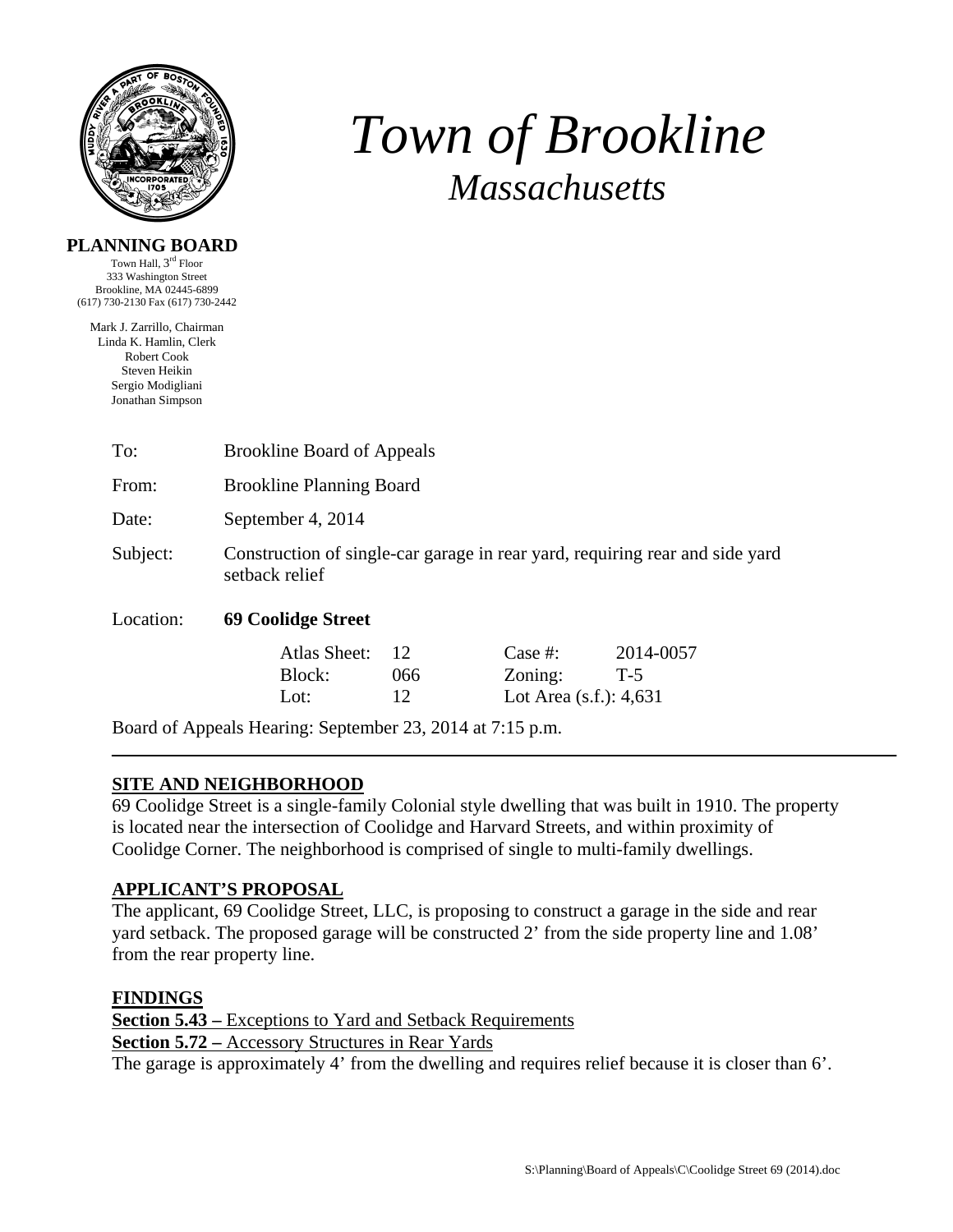| <b>Dimensional Requirements</b> | <b>Required</b> |     | <b>Existing Proposed</b> | <b>Relief</b>   |
|---------------------------------|-----------------|-----|--------------------------|-----------------|
| <b>Garage Side Yard Setback</b> |                 | N/A |                          | Special Permit* |
| <b>Garage Rear Yard Setback</b> |                 | N/A | $1.08^{\circ}$           | Special Permit* |

\* Under *Section 5.43*, the Board of Appeals may waive yard and setback requirements if a counterbalancing amenity is provided. No counterbalancing amenity has been proposed by the Applicant.

## **PLANNING BOARD COMMENTS**

The Planning Board is supportive of this proposal to construct a new garage in the side and rear yard of the property. The Board feels that this type of proposal is fairly common in Brookline and the relief is minimal. The new garage will provide the property owner with a place to park that is shielded from weather, and the Board does not anticipate a negative impact to the neighborhood. The Board recommends the applicant install some additional landscaping as a counter balancing amenity.

#### **Therefore, the Planning Board recommends approval of the plans by Embarc Studio, dated 6/7/14, subject to the following conditions:**

- 1. Prior to the issuance of a building permit, the applicant shall submit final plans and elevations for the garage, subject to the review and approval of the Assistant Director of Regulatory Planning.
- 2. Prior to the issuance of a building permit, the applicant shall submit a final landscape plan indicating all counterbalancing amenities subject to the review and approval of the Assistant Director of Regulatory Planning.
- 3. Prior to the issuance of a building permit, the applicant shall submit to the Building Commissioner for review and approval for conformance to the Board of Appeals decision: 1) a final site plan stamped and signed by a registered engineer or land surveyor; 2) final garage elevations stamped and signed by a registered architect; and 3) evidence that the Board of Appeals decision has been recorded at the Registry of Deeds.